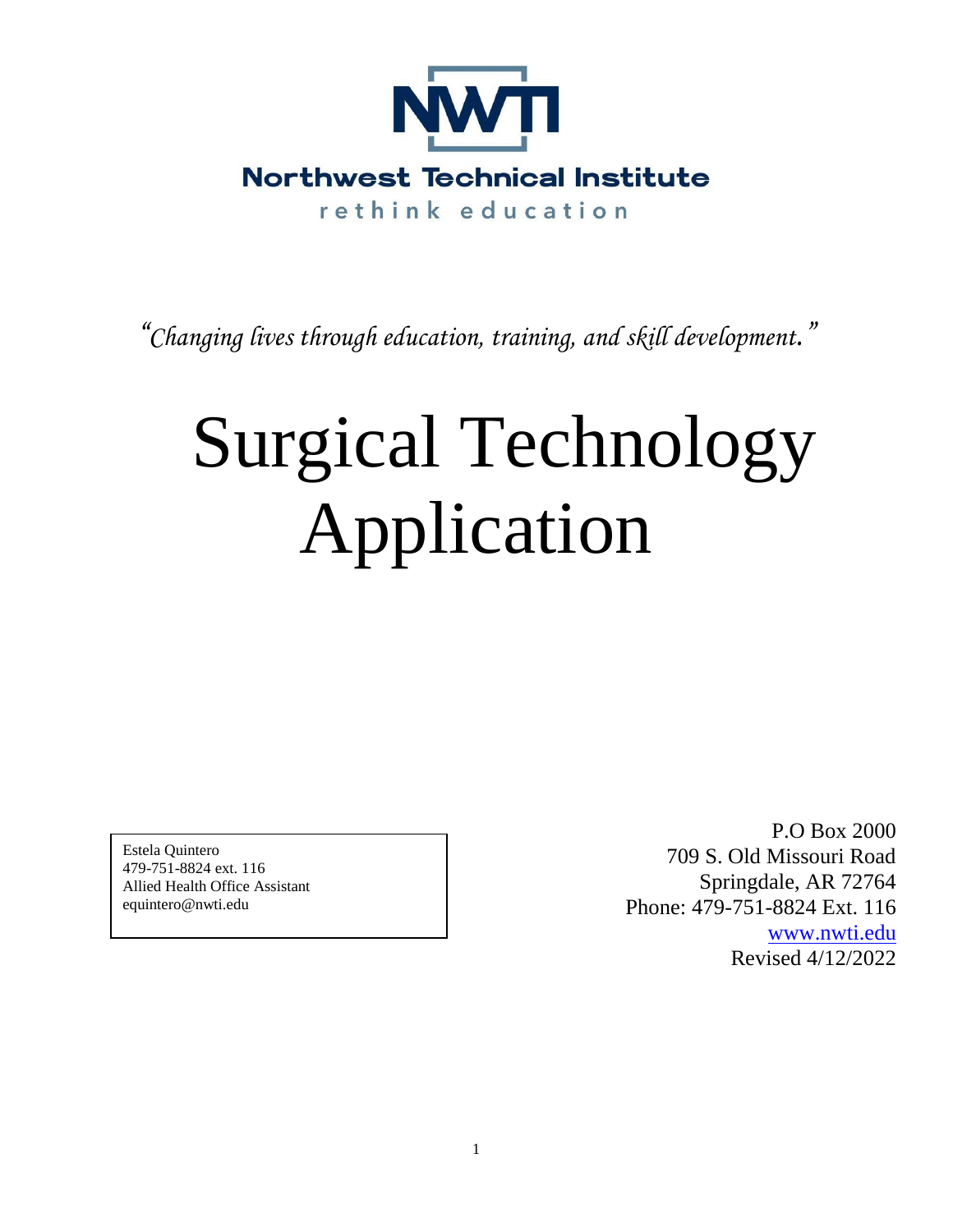

# **SURGICAL TECHNOLOGY PROGRAM PROGRAM HISTORY**

The Surgical Technology Program is approved by the Accreditation Review Committee on Education in Surgical Technology and Surgical Assisting, and The Council on Occupational Education (COE). Following graduation, the student is eligible academically to take the National Certification Examination for Surgical Technology (CST). Hospitals, doctor's offices, other institutions, employ CSTs. Surgical technologists (ST) are an integral part of the health care team and provide community service through their practice. The ST is an Allied Health professional who works as part of the surgical team to ensure that the operative procedure is conducted under optimal conditions. They must be able to work independently with little direction or supervision from team members.

# **FULL-TIME SCHEDULE**

The full-time program is offered every August. Theory classes are held Monday-Friday from 8:00 a.m. to 4:00 p.m. Students will be required to rotate to various clinical sites during practicum. Scheduled clinical hours may be 6:00 a.m. to 2:30 p.m.

# **EMPLOYMENT**

Due to the intensity of our program, **full-time** employment is not recommended.

# **FINANCIAL AID**

Financial aid is available for those who qualify. Everyone should apply for financial aid as this may assist in qualifying the student for future scholarship monies. The cost of the program is approximately \$7,365. These amounts are paid by semester and throughout the program.

# **SELECTION PROCESS FOR THE SURGICAL TECHNOLOGIST**

The initial selection process is determined by placement test scores, a completed application, an interview, a dexterity test, and a hospital observation. After successfully completing all of these criteria, the top 20 students will be accepted into the program based on a scoring system. A physical examination, drug screen, and criminal background check will be done prior to attending the clinical setting.

# **ADVANCED PLACEMENT**

Students, who have already taken college courses, including Medical Terminology and Anatomy & Physiology, must have a grade of "B" or better to transfer out of these courses, but must have taken within the last three (3) years.

# **BACKGROUND CHECK AND DRUG SCREEN**

Background checks and a drug screen are required for ST Practicum II and III. Random drug screens are conducted throughout the program.

Questions about this program can be answered Monday through Friday 7:30 a.m. - 4:00 p.m. by calling 479-751-8824 ext. 116.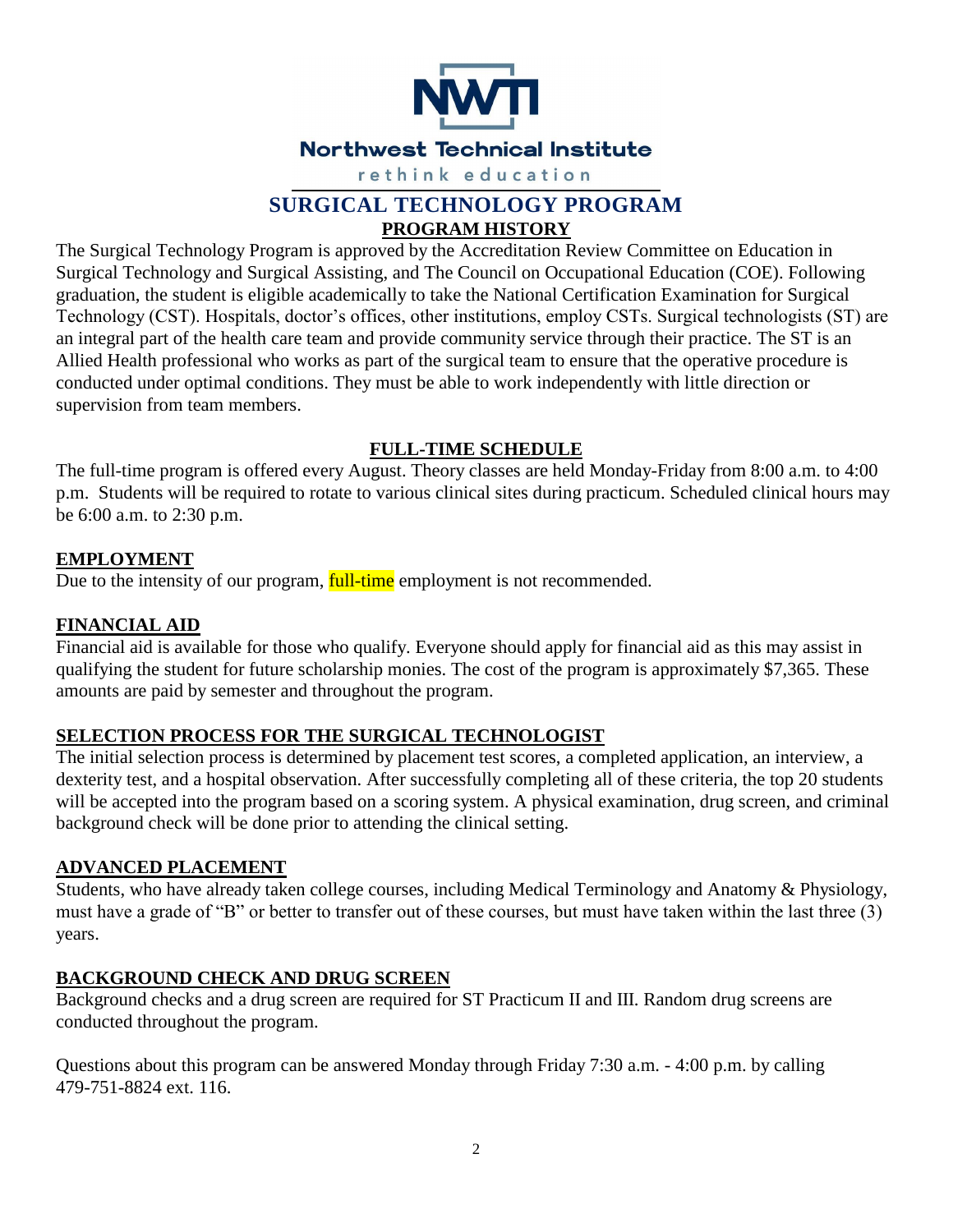

*Curriculum* The following courses must be completed satisfactorily to receive a diploma in Surgical Technology:

| <b>Course Number</b> | <b>Course Name</b>             | <b>Clock Hours</b> | <b>Credit Hours</b> | FA<br>hours |
|----------------------|--------------------------------|--------------------|---------------------|-------------|
| <b>SST1003</b>       | <b>Medical Terminology</b>     | 54                 | 3                   | 1.44        |
| <b>SST1004</b>       | Anatomy & Physiology           | 64                 | 4                   | 1.70        |
| <b>SST1113</b>       | <b>Technical Mathematics</b>   | 48                 | 3                   | 1.22        |
| <b>SST2103</b>       | <b>Surgical Practicum I</b>    | 90                 | 3                   | 2.4         |
| <b>SST2119</b>       | <b>Surgical Procedures I</b>   | 285                | 19                  | 7.6         |
| <b>SST3208</b>       | <b>Surgical Practicum II</b>   | 360                | 8                   | 9.6         |
| <b>SST3216</b>       | <b>Surgical Procedures II</b>  | 248                | 16                  | 6.61        |
| <b>SST4303</b>       | <b>Surgical Procedures III</b> | 48                 | 3                   | 1.28        |
| <b>SST4403</b>       | <b>Surgical Practicum III</b>  | 160                | 3                   | 4.26        |
|                      | <b>Total Hours</b>             | 1,357              | 59                  | 36          |

*Total Hours 1,357 Total Theory Hours-837 Total Clinical Hours-520*

# *Suggested Schedule*

|         | <b>Fall Semester</b>         |         | <b>Spring Semester</b>       |
|---------|------------------------------|---------|------------------------------|
| SST1003 | <b>Medical Terminology</b>   | SST3208 | <b>Surgical Practicum II</b> |
| SST1004 | Anatomy & Physiology         | SST3216 | Surgical Procedures II       |
| SST1113 | <b>Technical Mathematics</b> |         |                              |
| SST2103 | Surgical Practicum I         |         |                              |
| SST2119 | <b>Surgical Procedures I</b> |         |                              |
|         |                              |         |                              |

## **Summer**

| SST4303 | <b>Surgical Procedures III</b> |
|---------|--------------------------------|
| SST4403 | Surgical Practicum III         |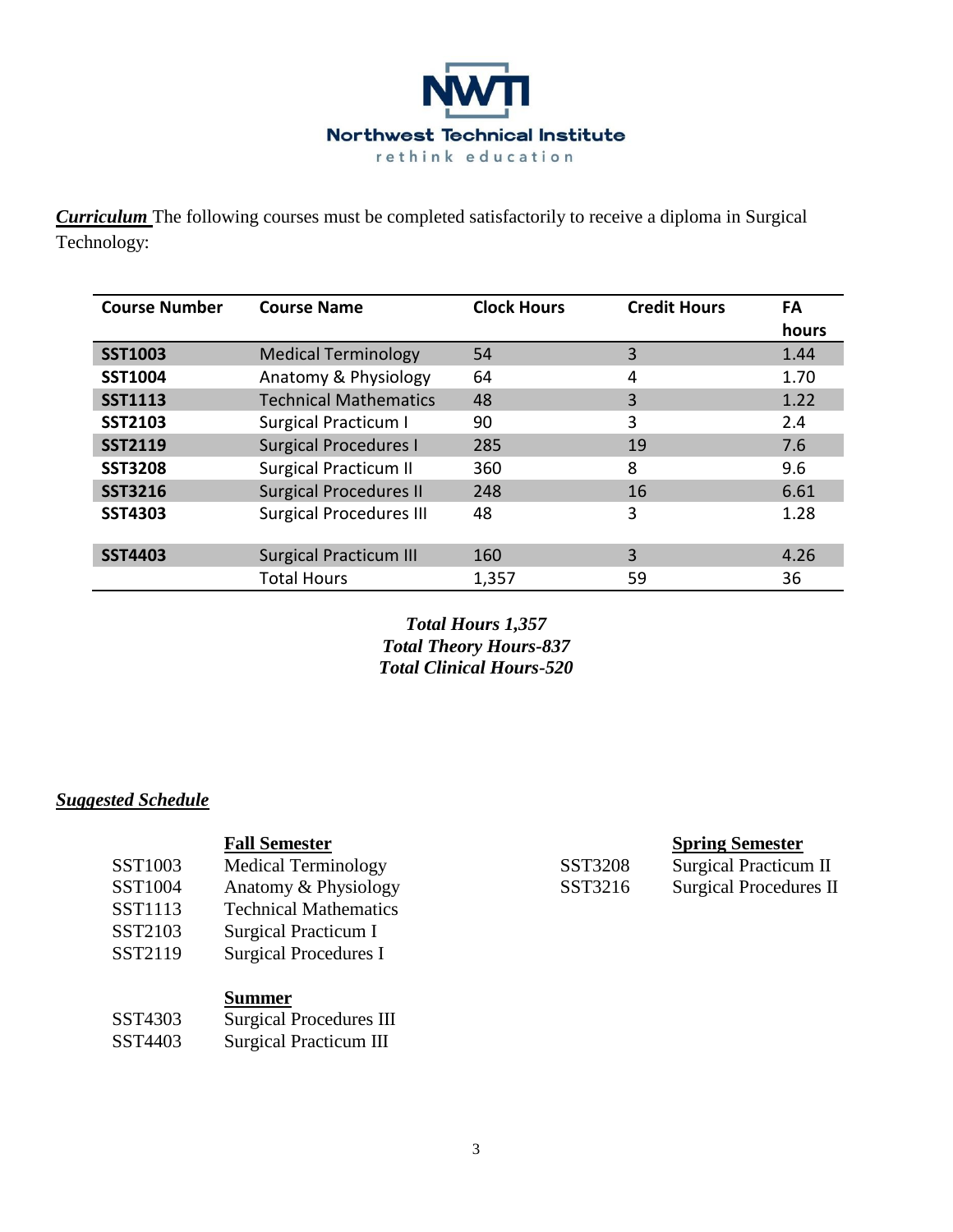

## **Surgical Technology**

## **2021-2022 Anticipated Expenses**

| <b>Fall Semester</b><br><b>Paid to NWTI</b>         |            |
|-----------------------------------------------------|------------|
| Tuition                                             | 1,716.00   |
| Institute Fees (Admin, Student Support, Facilities, | 395.00     |
| and Tech Fees)                                      |            |
| Program Fees (Lab, insurance 30 and badge)          | 430.00     |
| Books & Work book                                   | 800.00     |
| <b>Other Student Expenses not paid to NWTI</b>      |            |
| Physical (some immunizations)                       | 200.00     |
| CPR (price varies)                                  | 85.00      |
| Uniform, Lab coat, shoes, and embroidery            | 465.00     |
| Background check and Drug Screen                    | 96.00      |
| <b>Total For Fall Semester</b>                      | 4,187.00   |
| <b>Spring Semester</b>                              |            |
| Tuition                                             | 1,584.00   |
| Institute Fees (Admin, Student Support, Facilities, | 390.00     |
| and Tech Fees)                                      |            |
| Program Fees (Lab 175, insurance and 30             | 540.00     |
| drug 60 AST package and CST exam275)                |            |
| Books (including optional)                          | 160.00     |
| <b>Total For Spring Semester</b>                    | 2,674.00   |
| <b>Summer I</b>                                     |            |
| Tuition                                             | 396.00     |
| Institute Fees (Admin, Student Support, Facilities, | 195.00     |
| and Tech Fees)                                      |            |
| Program Fees Lab \$30 and insurance \$30            | 185.00     |
| <b>Graduation Fees 125</b>                          |            |
| <b>Total For Summer Semester</b>                    | 776.00     |
| <b>Program Total</b>                                | \$7,637.00 |

Although we have made every effort to include all expenses (both required and recommended), we may have missed some. Hopefully, any missed will be incidental. The purpose of this is to help you budget your money for the year; but whether or not it is included on this sheet, it is your responsibility to pay for the required supplies and services at the time they are due.

Please keep in mind when making your financial plans: Travel expenses to/from school and clinical sites, lunches, child care, out-of-town trips, etc.

## **\*The above expenses are estimates and are subject to change without notice**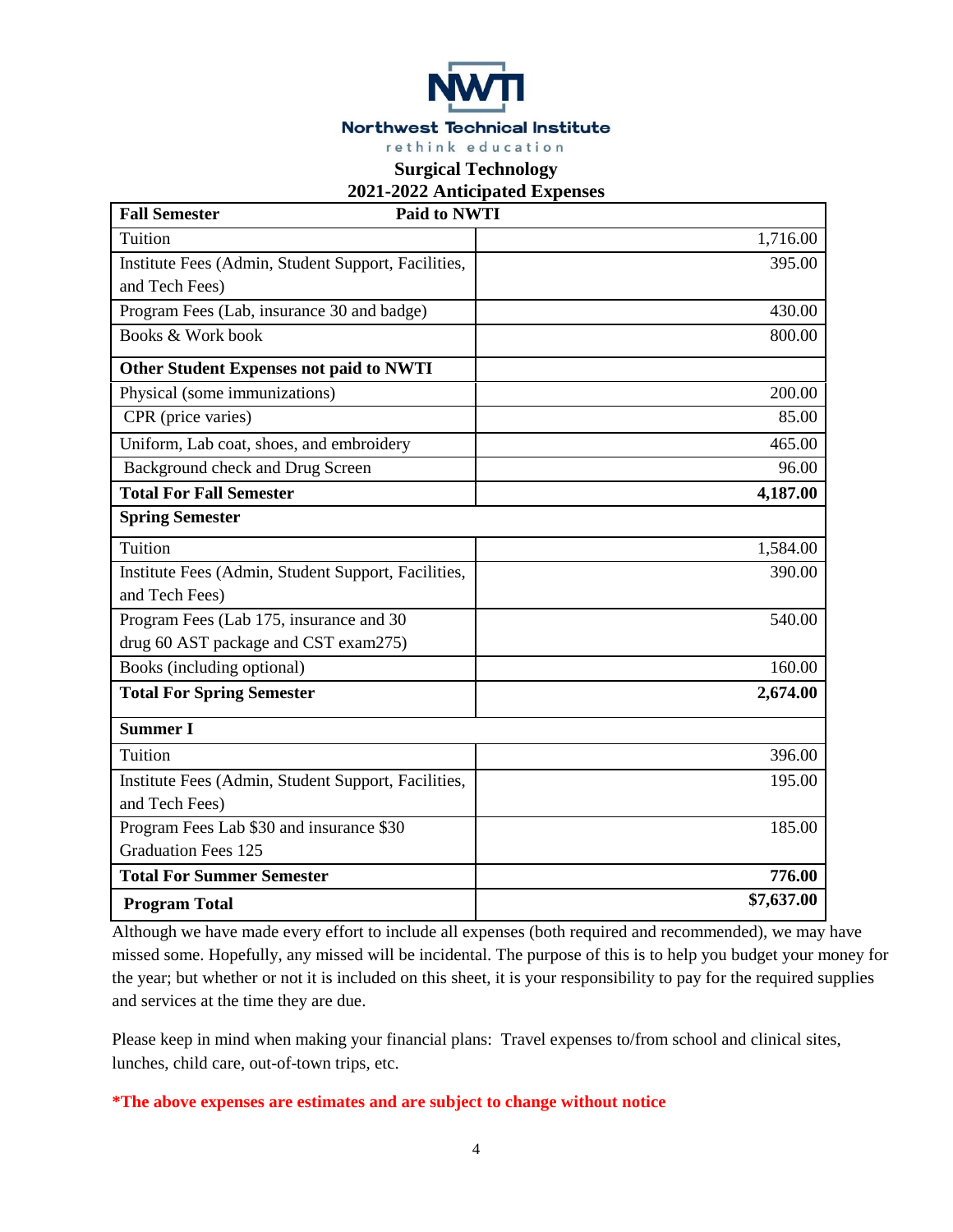# Admission into the program is by selection

Approximately one to two weeks after file completion deadline, each applicant will receive information about interview dates. It is important to notify NWTI of any phone or address changes. A selection committee composed of faculty members and the program director conducts the interviews. Members of the committee will score the individual by considering previous academic accomplishments, Next-Generation ACCUPLACER test score, previous health related experience, employment references, or personal references, hospital observation and a dexterity test.

After the interview process, the top applicants will be notified. They will be required to take a dexterity test and observe in the surgery setting. The dexterity test will be administered at NWTI in the Surgical Technology Lab. There will be a \$25.00 fee. The standardized dexterity test will measure your dexterity skills and eye-hand coordination. The ST Program Director will set up your clinical observation and give you the paperwork and information you need to complete this requirement. You MUST have a negative TB Test on file at this point.

Financial aid is available; apply at this time as this may also qualify you for future scholarships. The cost of the program is approximately \$7,637.00. This amount is divided up, per semester. Please see the 2022-2023 anticipated expenses on the last page.

Classes meet Monday through Friday, 8:00am to 4:00pm beginning in August. Clinical hours are approximately, 6:00 am to 2:30 pm. Due to the intensity of this program, full-time employment is not possible. Part-time employment is difficult, but may be manageable. If you have any mental or physical health issues that might be detrimental to your success, please take them into consideration before applying for this program.

\*There are certain prescription drugs and health conditions that will not allow students to participate in clinicals and therefore students may be exited or not selected for the Surgical Technology program. Please contact Director of Student Services Melissa Greenslade for more information.

Please contact Estela Quintero by email regarding any paperwork [equintero@nwti.edu.](mailto:equintero@nwti.edu)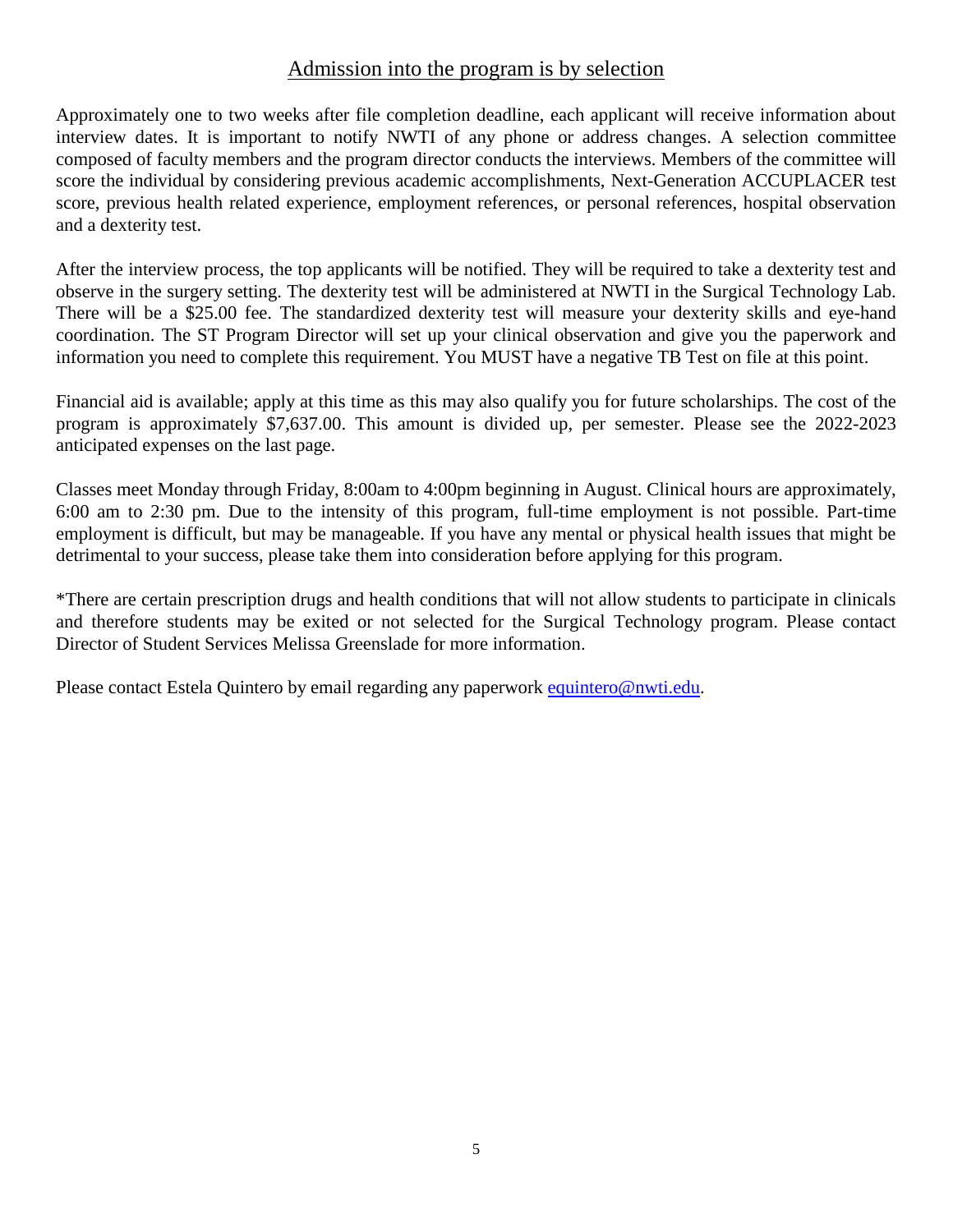### **FINANCING YOUR EDUCATION AT NORTHWEST TECHNICAL INSTITUTE**

## **APPLYING FOR FINANCIAL AID**

Step 1: Complete the Free Application for Federal Student Aid (FAFSA). It can be completed online at **www.fafsa.gov.** Paper forms are available and must be requested individually on the FAFSA website. The online FAFSA is free, fast, and secure.

Step 2: Make sure you are filling out the FAFSA for the appropriate school year. It may be submitted after October 1 for the school year beginning the next fall. Information from prior year tax returns is needed (school year 2022-2023 will require you to have 2020 tax information). It is best to submit the FAFSA as early as possible.

Step 3: Northwest Technical Institute's Federal School Code is 014044. NWTI's school code should be listed in the school code section of the FAFSA so that the application data will be sent to NWTI and eligibility for assistance can be determined.

Step 4: When applying electronically be sure to submit the application by selecting the "Submit my FAFSA now" button on the last page. It is recommended to print a copy of the Confirmation Page for your files.

Step 5: If any further information or documents are necessary, NWTI will notify the student. It is important to respond to requests in a timely manner. Once an application is finalized, NWTI will send an award notice indicating types and amounts of assistance for which the student is eligible.

*TIP:* FAFSA4caster is a tool that provides students with an early estimate of their expected family contribution (EFC) and eligibility for federal student aid. A link to FAFSA4caster is also available on the FAFSA on the Web homepage. Remember this is simply an estimate to help students make important decisions as they prepare to further their education.

## **GRANTS**

### *Federal Pell Grant:*

This is a federal program providing funds based upon financial need as demonstrated by the FAFSA. The grant does not need to be repaid. This award is based upon student eligibility, enrollment status, and federal appropriations. The amount can range from \$652 to \$6,095 per year (for the 2022-2023 school years). Students who have a Bachelor's degree are not eligible.

*NOTICE: Students who attend Northwest Technical Institute are not eligible for the Arkansas Academic Challenge Scholarship. In addition, NWTI does not participate in any federal student loan programs (e.g. Stafford or Perkins loans).*

## **Alternative Loans**

#### *Arkansas Rural Endowment Fund, Inc.*

This private, uninsured student loan program provides up to a maximum of \$2,625.00 per year. This loan accrues interest while the student is in school, but repayment does not begin until six months after school attendance ceases. For information and application forms, contact the Arkansas Rural Endowment Fund, Inc. at 501-375-2358 or visit http://www.aref.org.

#### *Sallie Mae Career Training Smart Option Alternative Student Loan:*

This private, uninsured student loan for professional training and trade certificate courses at a non-degree granting school. This loan accrues interest while the student is in school, but repayment does not begin until six months after school attendance ceases. For information and application forms please visit https://www.salliemae.com/student-loans/career-training-smart-option-studentloan/?lnkid=SM-HP-loanoptions-careertraining

#### *Wells Fargo Private Career Student Loans:*

This private, uninsured student loan program provides up to a maximum of the students cost of attendance. This loan accrues interest while the student is in school, but repayment does not begin until six months after school attendance ceases. For information and application forms, contact Wells Fargo at 877-437-8234 or visit https://www.wellsfargo.com/student/community-college-loans/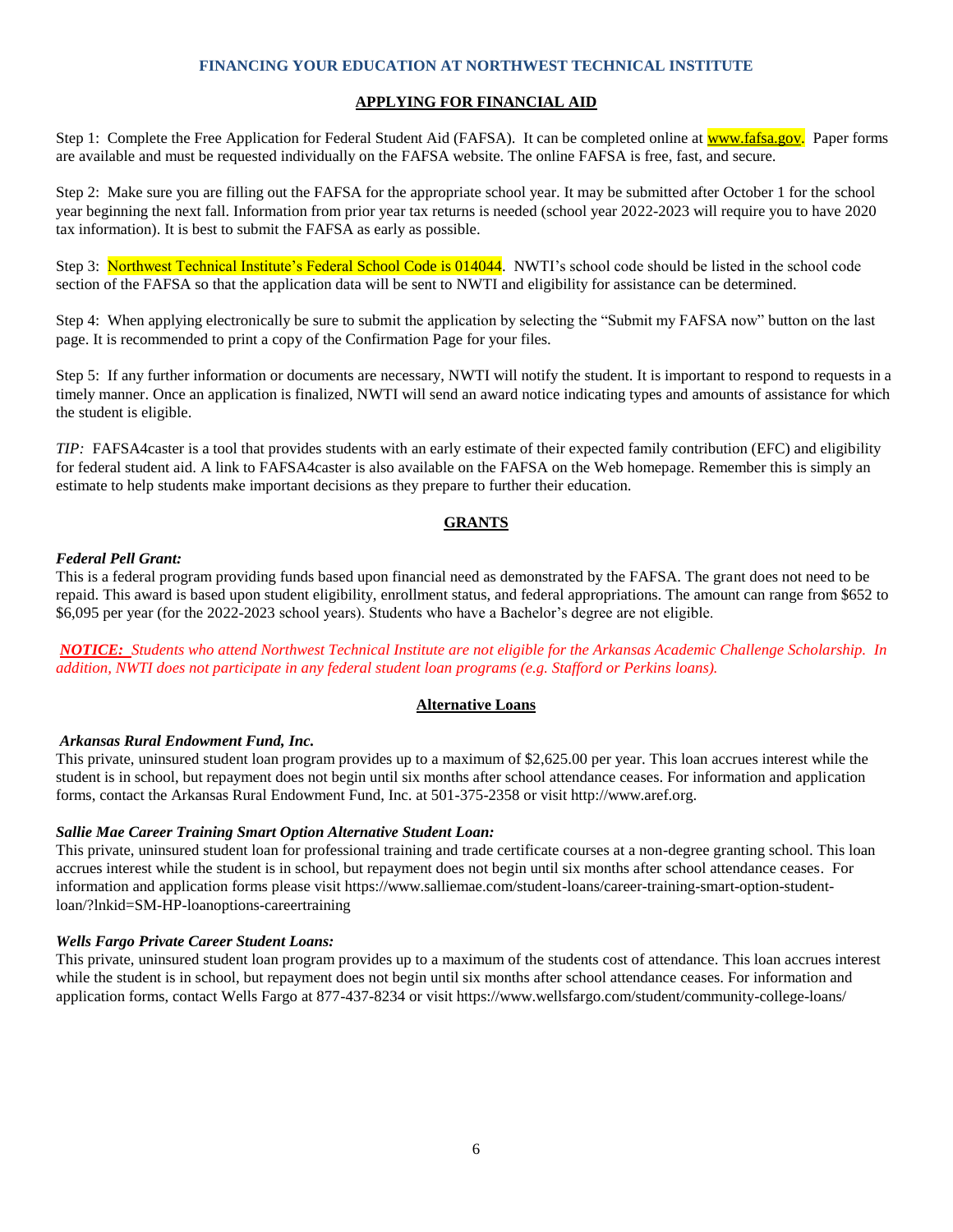## **OTHER GRANTS AND SCHOLARSHIPS**

**Arkansas Futures-** Covers Tuition and Fees for Associate and Certificate Programs in STEM & Regional High Demand Focus. Will be awarded to both Traditional and Non-Traditional Students, allows for part time students too. Combines with other Financial Aid to cover Tuition and Fees. However, this grant is "Last Dollar" and will pay only for tuition and fees not already covered by a student's other scholarships and grants. Must have graduated from an Arkansas High School, Home School or have a GED (or) must have a high school diploma and lived in Arkansas for the last three years. Must be enrolled in a STEM or Regional High Demand Credential Program. Must Complete the Free Application for Federal Student Aid at<https://fafsa.ed.gov/> .Must not already hold an Associate's Degree.

Students will Apply through the YOUuniversal System, will be awarded on a first come, first serve basis. Students apply at http://scholarships.adhe.edu/

**Arkansas Rehabilitation Services -** This state agency provides funding to students with documented disabilities. For further information, contact the Department of Rehabilitation Services at 479.582.1286.

**Arkansas Single Parent Scholarship Fund** - This privately funded program provides financial support to single parents who live in Arkansas Counties. Applicants must reside in Arkansas to apply. Please apply at [http://spsfbc.com.](http://spsfbc.com/)

**Nursing Student Loan Program** - The Arkansas State Board of Nursing offers a loan program to Arkansas students who are enrolled full time in an approved nursing education program. The loans may be changed into scholarship grants by working full-time as an LPN or RN in qualified employment in the state of Arkansas. Information and application forms are available at www.arsbn.org or by contacting the Arkansas State Board of Nursing at 501.686.2701.

## **NWTI Tuition Waiver Scholarship**

Students are encouraged to apply for the NWTI Tuition Wavier Scholarship online through the NWTI Student Services website. The Northwest Technical Institute Tuition Waiver Scholarship is awarded to selected full time diploma seeking students who are currently attending NWTI or will be attending NWTI for the 2022/2023 school year. Students are selected for the NWTI Tuition Waiver by the NWTI Scholarship Committee and are awarded for the fall and spring semesters. Students must meet the scholarship requirements listed below and complete this application by the scholarship deadlines. This scholarship is awarded for one semester, but can be extended if the student maintains a 2.5 grade point average and passes all classes in which he or she was enrolled in.

Requirements:

Student must be enrolled or will be enrolled full time at NWTI in one of the 9 diploma programs. Student must have completed all admissions paperwork prior to submitting application. Students must complete all sections of the application.

Applications Deadlines: Fall 2022 (Applications must be completed by July 1, 2022) Spring 2022 (Applications must be completed by December 1, 2022)

Notification of Award:

Students who are selected to receive the NWTI Tuition Waiver Scholarship will be notified by letter within three weeks after the application deadline.

**UPSKILL –** This program assists individuals who meet low income guidelines. The opportunity to get assistance with tuition and variance expenses. Visit upskillnwa.org

**Veterans Affairs Educational Assistance Program** - Monetary benefits are available to qualifying veterans and their dependents. To start the application process, contact the NWTI veterans' advisor at 479.751.8824, ext. 240.

**Workforce Innovation and Opportunity Act -** This state program assists individuals who meet low income guidelines or who have lost employment due to a plant closing or reduction in workforce. Contact an Arkansas Workforce Center for further information: Fayetteville 479.587.7047 or Rogers 479.636.4755 or Siloam Springs 479.524.5181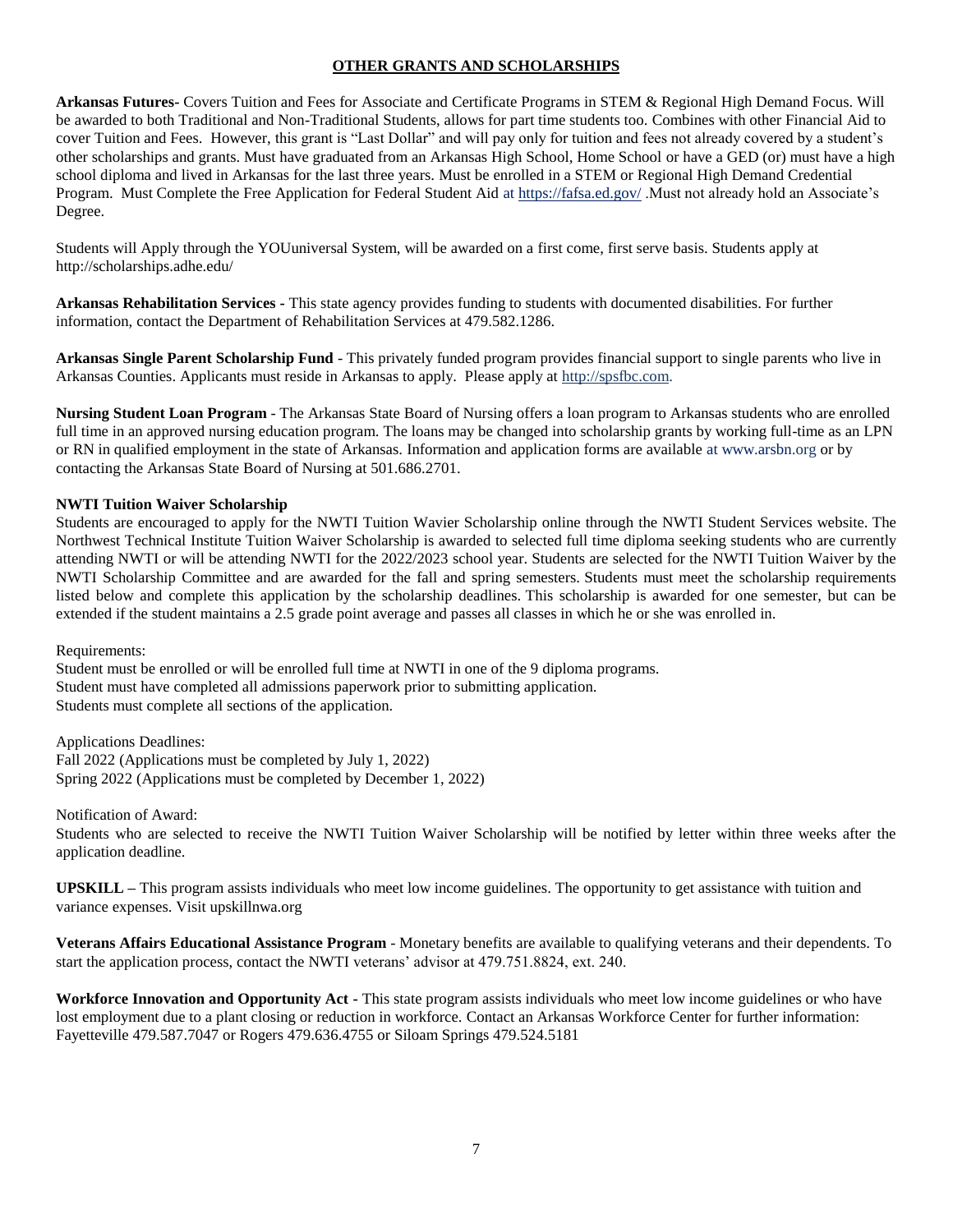# **SURGICAL TECHNOLOGY PROGRAM CHECKLIST**

Thank you for inquiring about Northwest Technical Institute's **Surgical Technology Program**. This is an 11 month program that begins in August and ends in June. There are **no prerequisite classes**, although college credited classes in Medical Terminology, Anatomy and Physiology I and II may be applied for course credit.

# **FILE COMPLETION:To be considered for this program, you must be 18 years old and have a complete file no later than May 31st:**

 **Surgical Technology Application Packet** and DD-214, if applicable **(\$10.00 fee) Application Fee \$10.00 must be paid when application is turned in.**

**Next-Generation ACCUPLACER test** (\$10.00) you must score a minimum 260 for Reading Comprehension and 249 for Arithmetic Math. The **Next-Generation ACCUPLACER** is a Basic Arithmetic and Reading Comprehension exam which can be taken Monday through Friday by appointment only. Photo I.D. is required. Please call 479-751- 8824 ext. 116

**High School Transcript or GED** needs to be **OFFICIAL** transcripts. (An "Official Transcript" means it has the embossed school seal imprint and sealed in an envelope and **sent directly** to the NWTI Admissions Office. You will be responsible for any fees involved.

**College Transcripts** needs to be official transcripts (An "Official Transcript" means it has the embossed school seal imprint and sealed in an envelope and sent directly to the NWTI Admissions Office. Please see cover page about transfer credit.

**Immunization Records** includes Two (2) Measles & Rubella (MMR) is required, if born on or after January 1, 1957. **One (1) Negative TB skin test AND T-SPOT Blood Test (***QuantFeron Gold Plus test***)** or Negative TB skin test or a chest x-ray (allow three working days to complete this test). **Varicella:** You will need to show proof of 2 vaccines, proof of positive titer, or a note from your physician stating that you have a history of varicella (chicken pox). **DTAP:** Must be within the last 10 years and cover the entire program. **3 Hepatitis B vaccine**; first 2 are given 30 days apart, and the 3rd is given 6 months later. COVID Vaccine and COVID booster shot.

**Northwest Technical Institute Surgical Technology Program cannot prevent you from becoming exposed to, contracting, or spreading COVID-19 or its variants, while attending the program even after vaccination. As a student in the Surgical Technology Program, I have read and understood the above warning concerning COVID-19.** I hereby choose to accept the risk of contracting COVID-19 for myself and/or my family in order to attend the NWTI ST Program. I understand that I must obtain the COVID-19 vaccine prior to attending clinicals and that if I do not do so, I cannot attend clinicals and I will be dismissed from the program. If I do not complete the clinical portion of the program, I cannot graduate.

**If you have ever tested positive or recently test positive for TB, you must have a chest X-ray showing no active disease after July 1st in the year that you are accepted into the program.**

**Two Employment References** are needed from your current job. If you do not have 2 job references, we will need 3 personal references. Personal references must be typed and signed by the person. All references must be mailed directly to NWTI.

ATTN: All paperwork must be turned in all at once. Employment references and transcripts must be mailed in no later than May 31st.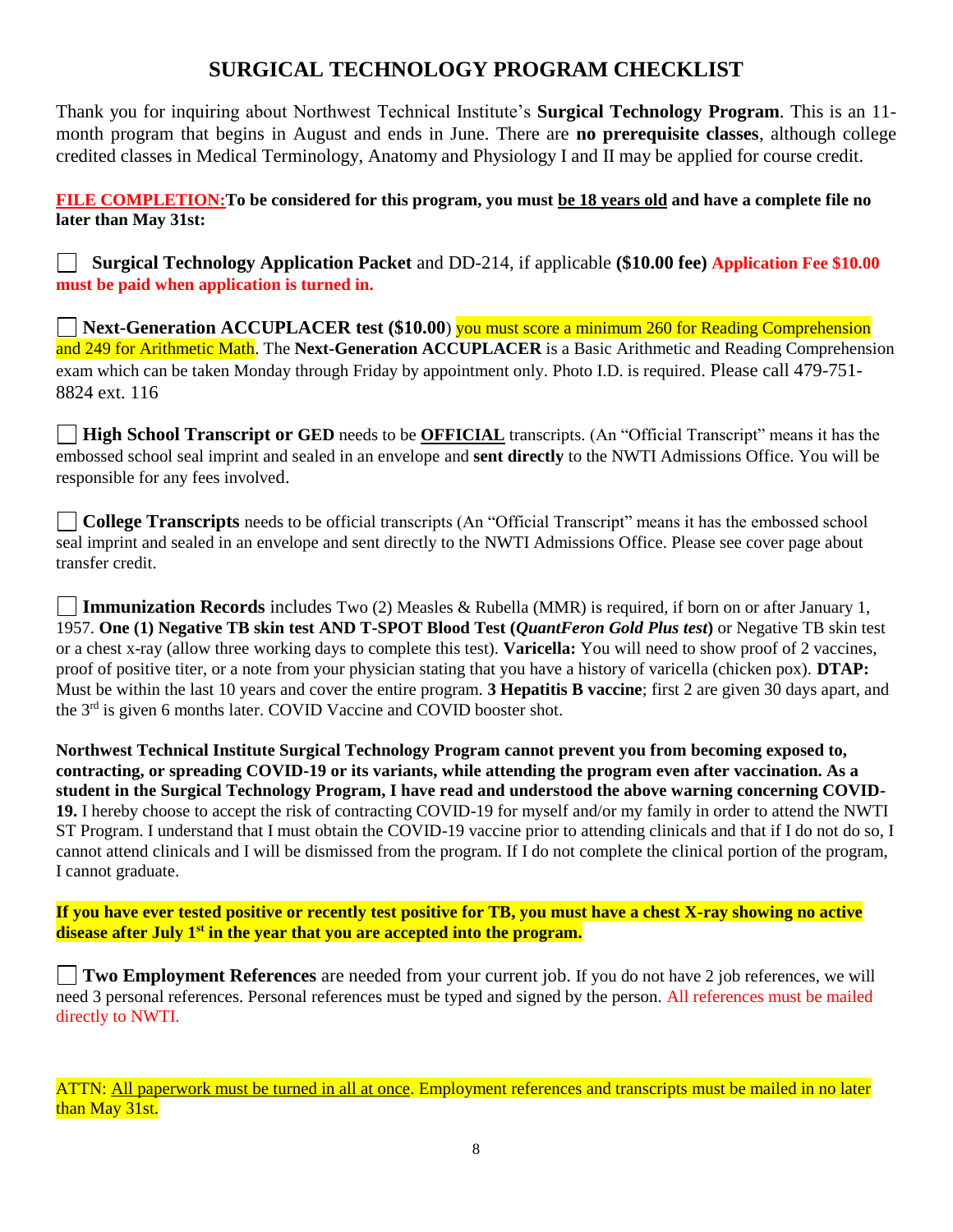

# **Waiver of Liability Relating to Coronavirus/COVID-19**

**In addition to the required vaccinations published in the Surgical Technology Student Handbook, clinical agencies are beginning to require COVID-19 vaccination for onboarding. Please note that refusal to comply with all of the vaccination requirements may limit site placement and could impede progression through your program of study."**

**Northwest Technical Institute Surgical Technology Program cannot prevent you from becoming exposed to, contracting, or spreading COVID-19 or its variants, while attending the program even after vaccination.**

**ASSUMPTION OF RISK: I have read and understood the above warning concerning COVID-19.** I hereby choose to accept the risk of contracting COVID-19 for myself and/or my family in order to attend the NWTI ST Program. I hereby **RELEASE and FOREVER DISCHARGE**, Northwest Technical Institute its officers, employees, or agents of all of its' divisions, insurers and the Board of Trustees of NWTI and NWTI Foundations, from all claims, actions, causes of action, suits, debts, sums of money (including but limited to principal, interest, attorney's fees and costs), controversies', damages, and demands of any nature whatsoever, in law or in equity, that I ever had, now has, or which any of my predecessors, successors, estate, potential heirs or assigns have, shall have or may have, against the Released Parties from the beginning of time to the present, whether now accrued or hereafter accruing, whether now known or unknown, that are in any way related to, or that arise out of my exposure to COVID-19 virus that may occur due to my participation in the NWTI ST Program.

**VACCINATION REQUIREMENTS:** I have read and understand and agree that refusing vaccination for Covid-19 or any of the recommended boosters, or any other vaccination requirements may limit placement in clinical rotations and could impede progression in the program or delay graduation.

**WAIVER OF LAWSUIT/LIABILITY:** CHOICE OF LAW: I understand and agree that the law of the State of Arkansas will apply to this contract.

# **I HAVE CAREFULLY READ AND FULLY UNDERSTAND ALL PROVISIONS OF THIS RELEASE AND FREELY AND KNOWLINGLY ASSUME THE RISK AND WAIVE MY RIGHTS CONCERNING LIABILITY AS DESCRIBED ABOVE:**

Signature: \_\_\_\_\_\_\_\_\_\_\_\_\_\_\_\_\_\_\_\_\_\_\_\_\_\_\_\_\_\_\_\_ Printed Name: \_\_\_\_\_\_\_\_\_\_\_\_\_\_\_\_\_\_\_\_\_\_

Date: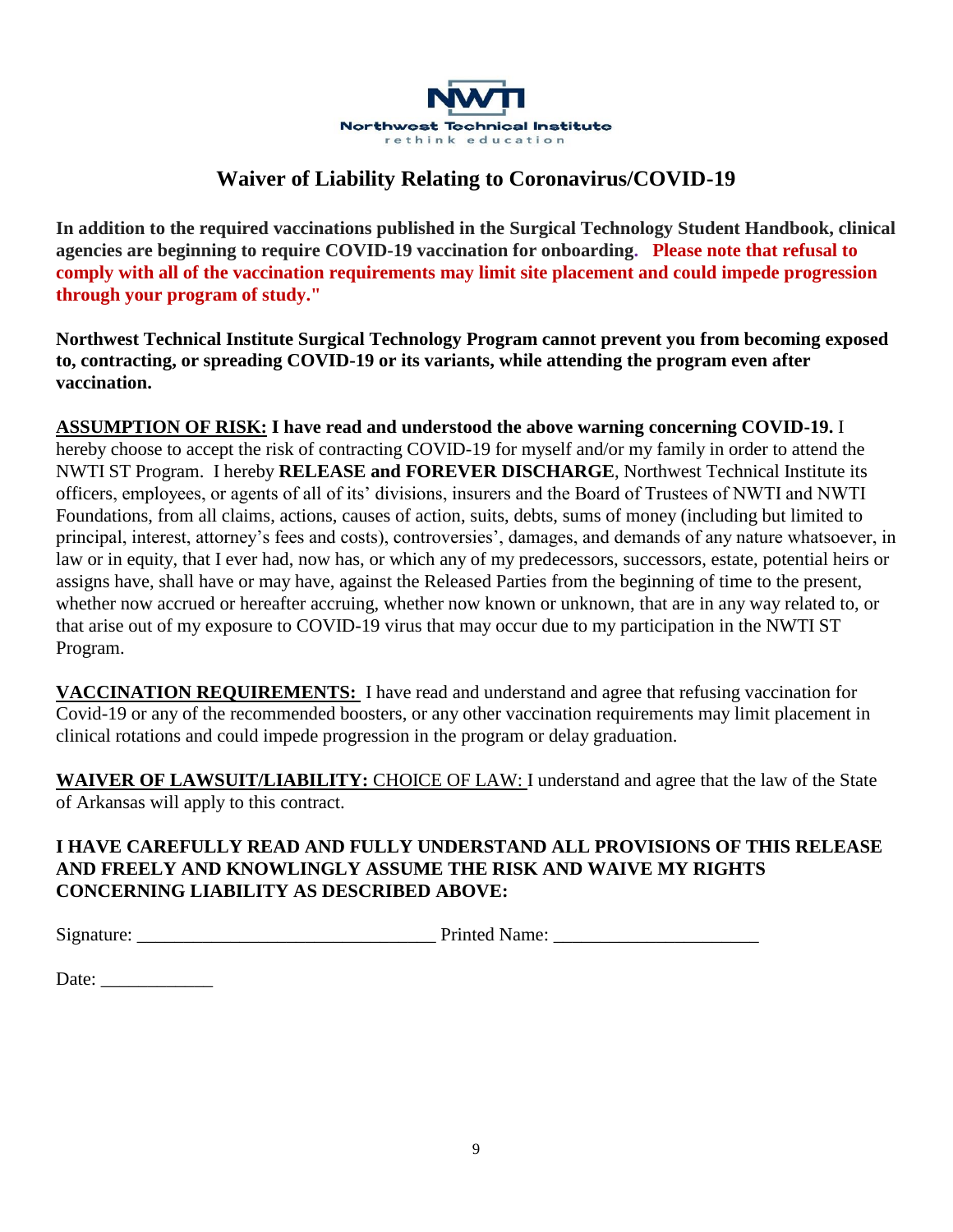## 709 S. OLD MISSOURI ROAD SPRINGDALE, AR 72764 PHONE: (479) 751-8824 EXT. 116

# SURGICAL TECHNOLOGY APPLICATION FOR ENROLLMENT

| NAME                                                                                                           |       |                     |              |                 |
|----------------------------------------------------------------------------------------------------------------|-------|---------------------|--------------|-----------------|
| Last                                                                                                           | First |                     | M            |                 |
|                                                                                                                |       |                     |              |                 |
|                                                                                                                |       |                     |              |                 |
|                                                                                                                |       |                     |              |                 |
|                                                                                                                |       |                     |              |                 |
|                                                                                                                |       |                     |              |                 |
| <b>EMERGENCY CONTACT</b>                                                                                       |       |                     |              |                 |
| <b>LAST NAME</b><br><b>FIRST NAME</b>                                                                          | M     | <b>RELATIONSHIP</b> |              |                 |
| <b>ADDRESS</b>                                                                                                 |       | <b>CITY</b>         | <b>STATE</b> | <b>ZIP CODE</b> |
| <b>TELEPHONE</b>                                                                                               |       |                     |              |                 |
|                                                                                                                |       |                     |              |                 |
| HIGH SCHOOL ATTENDED AND A STATE AND A STATE AND A STATE AND A STATE AND A STATE AND A STATE AND A STATE AND A |       |                     |              |                 |
|                                                                                                                |       |                     |              |                 |
|                                                                                                                |       |                     |              |                 |
| IF HIGH SCHOOL EQUIVALENCY ACHIEVED, GIVE NAME OF TEST: _________________________                              |       |                     |              |                 |
|                                                                                                                |       |                     |              |                 |
|                                                                                                                |       |                     |              |                 |
|                                                                                                                |       |                     |              |                 |
|                                                                                                                |       |                     |              |                 |
|                                                                                                                |       |                     |              |                 |
|                                                                                                                |       |                     |              |                 |
| APPLICANT'S SIGNATURE                                                                                          |       | <b>DATE</b>         |              |                 |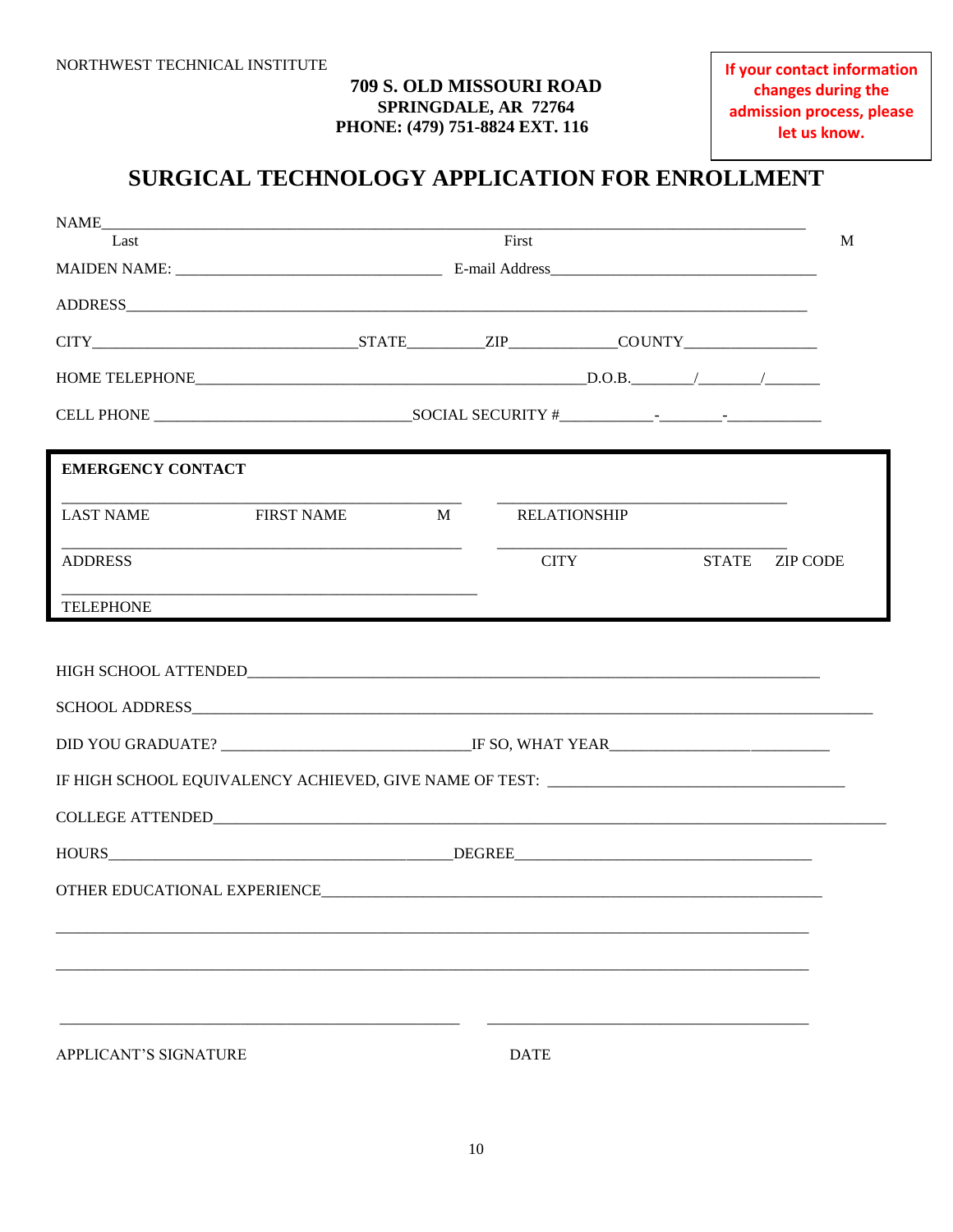# **SURGICAL TECHNOLOGY APPLICATION FOR ENROLLMENT BACKGROUND CHECK INFORMATION**

All applicants and new students are advised and must sign acknowledgements that successful completion of the surgical technology program at Northwest Technical Institute does not guarantee employment at area healthcare facilities. If you have been convicted of any crime in the last three (3) years, you will not be eligible for employment at most area healthcare facilities. Students are advised to acknowledge all past crimes, including those that have been sealed or expunged as these may appear on their background checks that will be done prior to employment at area healthcare facilities.

## **Please answer the following questions.**

• Do you have prior experience in any branch of the armed forces?

| $\mathbf{v}$<br>.<br>™. ™ |  | N١ |
|---------------------------|--|----|
|---------------------------|--|----|

# **If so, please attach a copy of your DD 214**.

• Have you ever been convicted of a misdemeanor or felony or pled guilty or nolo contendere to any charge in any state or jurisdiction?

| $NO$ $\Box$<br>YES $\Box$ |  |  |
|---------------------------|--|--|
|---------------------------|--|--|

- Have you ever had a license, certificate or registration disciplined (revoked, suspended, placed on probation or reprimanded) or voluntarily surrendered in any state or jurisdiction?  $YES \Box$  NO  $\Box$
- Do you currently engage in drug-related behavior, including the use of mood-altering drugs/substances and/or alcohol that would affect your functional abilities to perform while working as a surgical technologist?  $YES \Box$  NO  $\Box$
- In the last two years, have you been the subject of a chemical or alcohol dependency intervention or participated in chemical or alcohol dependency treatment/rehabilitation?  $YES \Box$  NO  $\Box$

## **If you answered yes to any of the above questions, please give a detailed explanation to each yes answer.**

| Please select one or more of the following, as applicable: *Additional Information (used for research purposes and<br>federal and state reporting requirements, not for admission consideration.)                        |  |  |
|--------------------------------------------------------------------------------------------------------------------------------------------------------------------------------------------------------------------------|--|--|
| $\Box$ American Indian or Alaskan Native $\Box$ Asian $\Box$ Black or African American $\Box$ Native Hawaiian or Other Pacific<br>Are you a veteran $\Box$ Yes $\Box$ No<br>Islander $\Box$ White                        |  |  |
| Are you Hispanic or Latino Yes $\Box$ No $\Box$ Are you a citizen of the U.S. $\Box$ Yes $\Box$ No If no, country or origin Marital Status: $\Box$ Married $\Box$ Single $\Box$ Divorced $\Box$ Separated $\Box$ Widowed |  |  |

| Applicant's Signature | Date |
|-----------------------|------|
|                       |      |

\_\_\_\_\_\_\_\_\_\_\_\_\_\_\_\_\_\_\_\_\_\_\_\_\_\_\_\_\_\_\_\_\_\_\_\_\_\_\_\_\_\_\_\_\_ \_\_\_\_\_\_\_\_\_\_\_\_\_\_\_\_\_\_\_\_\_\_\_\_\_\_\_\_\_\_\_\_\_\_\_\_\_\_

**Your signature indicates that you have been apprised of background requirements for area healthcare facilities.**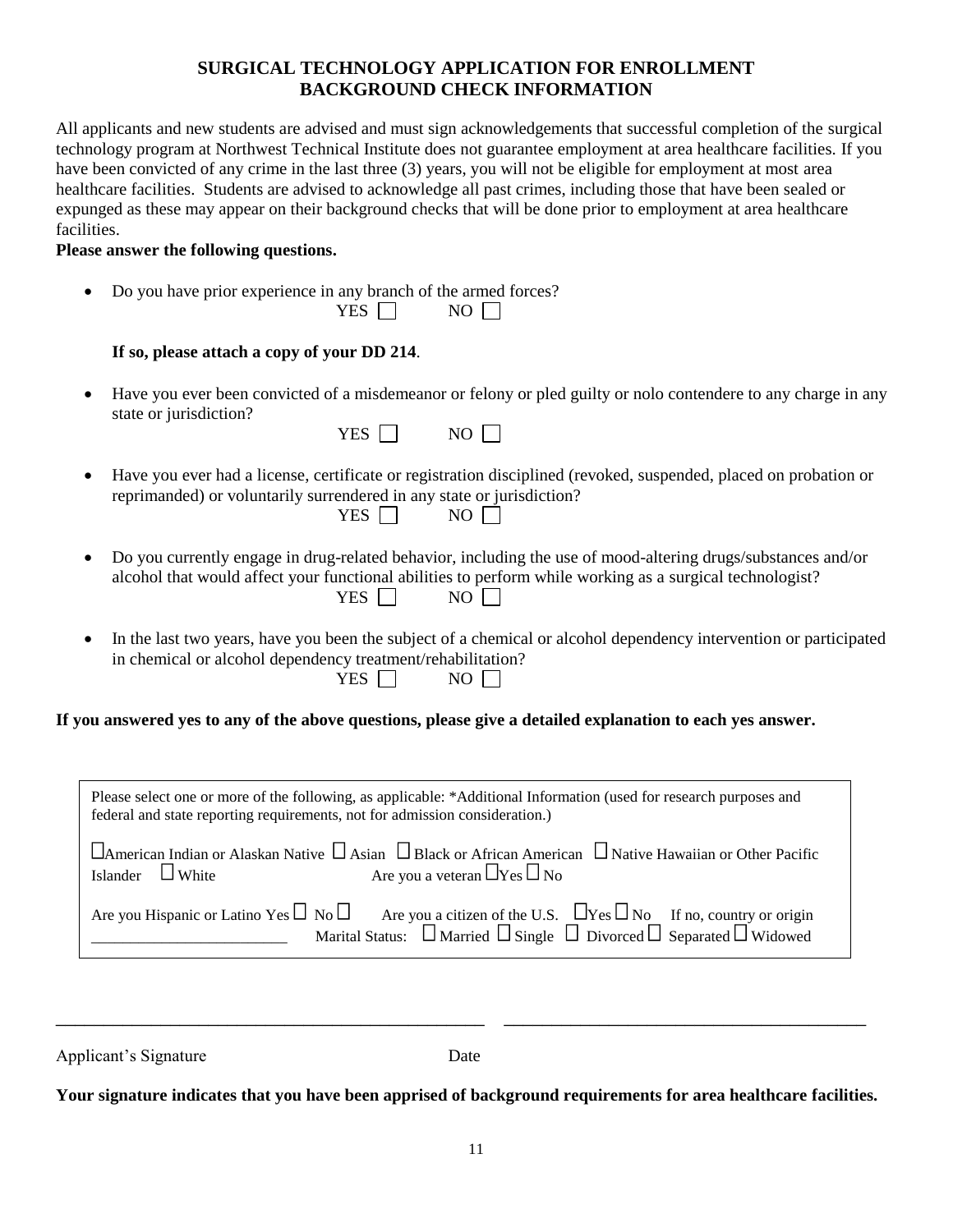# **SURGICAL TECHNOLOGY APPLICATION FOR ENROLLMENT**

Please write a brief statement about yourself, giving your reasons for choosing Surgical Technology as a career and include your autobiographical background:

| APPLICANT'S SIGNATURE | $\mathop{\mathsf{DATE}}$ |
|-----------------------|--------------------------|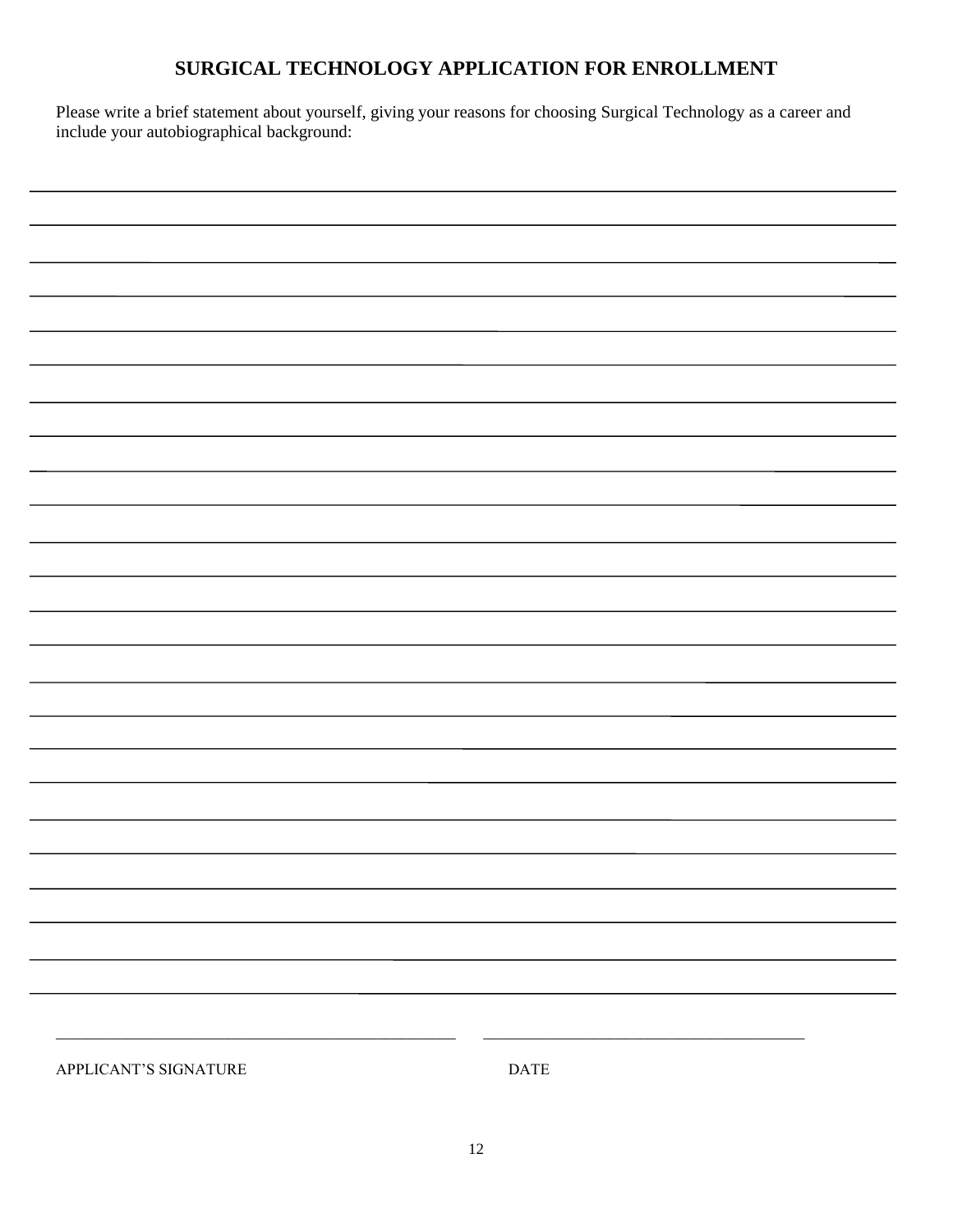# **Northwest Technical Institute Surgical Technology Program Surgical Technologist Duties Acknowledgement Form**

## **Duties and Responsibilities:**

A surgical technologist is a healthcare professional whose primary responsibility is to maintain the sterile field, understand the procedure being performed, anticipate the needs of the surgeon, maintain a current knowledge base, maintain quality patient care during the operative procedure and maintain constant vigilance regarding the adherence of aseptic technique by all members of the surgical team. They handle necessary instruments, supplies and equipment necessary before, during and after the surgical procedure. In addition to the technical aspects of the profession, the technician must always be aware of the patient's condition and needs.

## **Special Qualifications:**

In addition to minimum requirements regarding reading, language and math skills, the student must, unassisted:

- 1. Demonstrate the ability to comprehend and interpret written material.
- 2. Able to make appropriate judgment decisions.
- 3. Follow written and oral/verbal instructions in English.
- 4. Possess short- and long-term memory sufficient to perform tasks such as, but not limited to, mentally tracking surgical supplies and performing anticipation skills during the operation.
- 5. Synthesize information from written material and apply the knowledge to various situations.
- 6. Demonstrate the use of positive coping skills during patient, staff and faculty interactions.

## **Psychomotor Qualifications:**

- 1. Vision Normal, corrected. Demonstrate sufficient ability to load a fine 10-0 suture on a needle holder with or without corrective lenses and while wearing safety glasses. Demonstrate sufficient peripheral vision to anticipate and function while in the sterile surgical environment.
- 2. Hearing Normal corrected or aid able. Hear and understand muffled communication without visualization of the communicator's mouth/lips within 20 feet. Hear activation/warning signals on equipment.
- 3. Smell Able to detect odors sufficient to maintain environmental safety and patient needs.
- 4. Touch Normal tactile sensitivity. Manipulate instruments, supplies and equipment with speed, dexterity and good eye-hand coordination.

## **Physical Qualifications:**

- 1. Able to stand, bend, stoop and/or sit for long periods of time in one location with minimum or no breaks.
- 2. Able to lift from 50-75lbs, carry up to 75lbs., push up to 300lbs. and pull 100-200lbs., 34-67% of the time.
- 3. Able to refrain from nourishment or restroom breaks for periods of up to 6 hours.
- 4. Ambulate/move around without assistive devices.
- 5. Able to assist with and/or lift, move, position and manipulate an unconscious patient.

## **Communication Qualifications:**

- 1. The ability to interact and verbally communicate with others.
- 2. Ability to communicate and understand fluent English, both verbally and in writing.
- 3. Demonstrate positive interpersonal skills during patient, staff and faculty interactions.

\_\_\_\_\_\_\_\_\_\_\_\_\_\_\_\_\_\_\_\_\_\_\_\_\_\_\_\_\_\_\_\_\_\_\_\_\_\_\_\_\_\_\_\_\_ \_\_\_\_\_\_\_\_\_\_\_\_\_\_\_\_\_\_\_\_\_\_\_\_\_\_\_\_\_\_\_\_\_\_\_\_\_\_\_

4. Demonstrate calm and effective responses, especially in emergency situations.

I have read the above and feel that it is within my ability to carry out the duties, responsibilities and qualifications of a surgical technologist. **I do\_\_\_\_\_\_ do not\_\_\_\_\_\_** (check one) have any problems meeting the above technical requirements. In the event that I am selected for the ST program, I understand that it will be necessary for me to demonstrate the technical requirements during my clinical training. I understand that any misrepresentation or falsification of information is cause for denial of admission. Upon discovery of falsification of stated ability, a student that has been admitted to the program may not be able to continue.

**Signature of Applicant Date**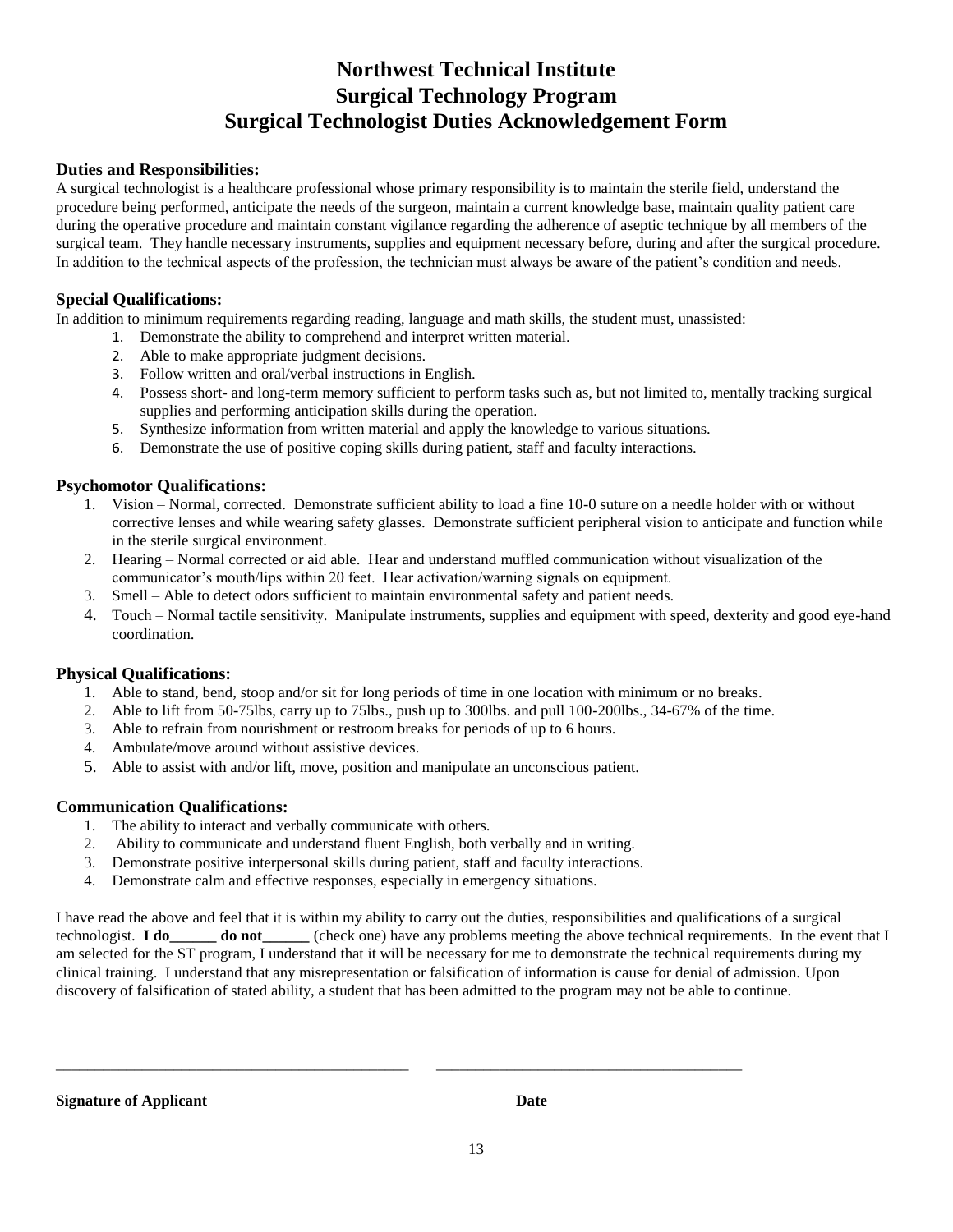# **SURGICAL TECHNOLOGY APPLICATION FOR ENROLLMENT**

**EMPLOYMENT HISTORY:** List most recent first. If you do not have an employment history, please indicate in the space provided below.

| <b>EMPLOYER</b> | <b>MAILING ADDRESS</b> | <b>JOB</b> | <b>DATES</b> |    |
|-----------------|------------------------|------------|--------------|----|
|                 |                        |            | <b>FROM</b>  | TO |
|                 |                        |            |              |    |
|                 |                        |            |              |    |
|                 |                        |            |              |    |
|                 |                        |            |              |    |
|                 |                        |            |              |    |
|                 |                        |            |              |    |
|                 |                        |            |              |    |
|                 |                        |            |              |    |
|                 |                        |            |              |    |

# **PERSONAL REFERENCES:** Other than relatives

| <b>NAME/RELATIONSHIP</b> | <b>PHONE</b> |
|--------------------------|--------------|
|                          |              |
|                          |              |
|                          |              |
|                          |              |
|                          |              |
|                          |              |

**Employment Reference Letters:** You will need two (2). Complete the top portion of each form and sign it. Leave the signed forms with your current or previous employers. They are to be completed by and mailed by the employer directly to NWTI. *Employment reference letters submitted to NWTI directly from the applicant will not be accepted.* Three personal references should be submitted if you do not have professional references.

In keeping with the guidelines on Title VI, Sections 602, Civil Rights Act of 1964; Title IX, Section 901, Education Amendments of 1972; and Section 504 of the Rehabilitation Act of 1973, this school assures that no person in the United States shall, on the basis of race, color, national origin, sex, or handicap be excluded from the participation in, be denied benefit of, or be subjected to discrimination under any person or activity administered by the school.

**I hereby affirm that all information supplied for this application is complete and accurate. It is my understanding that I shall not be considered for admission until I have submitted all credentials specified. I understand that withholding information requested or giving false information may make me ineligible for admission and enrollment. I also understand that upon discovery of any falsified information on this application I will be subject to immediate dismissal from the program.**

\_\_\_\_\_\_\_\_\_\_\_\_\_\_\_\_\_\_\_\_\_\_\_\_\_\_\_\_\_\_\_\_\_\_\_\_\_\_\_\_\_\_\_\_\_\_\_\_\_\_\_ \_\_\_\_\_\_\_\_\_\_\_\_\_\_\_\_\_\_\_\_\_\_\_\_\_\_\_\_\_\_\_\_\_\_\_\_\_\_\_\_\_

APPLICANT'S SIGNATURE DATE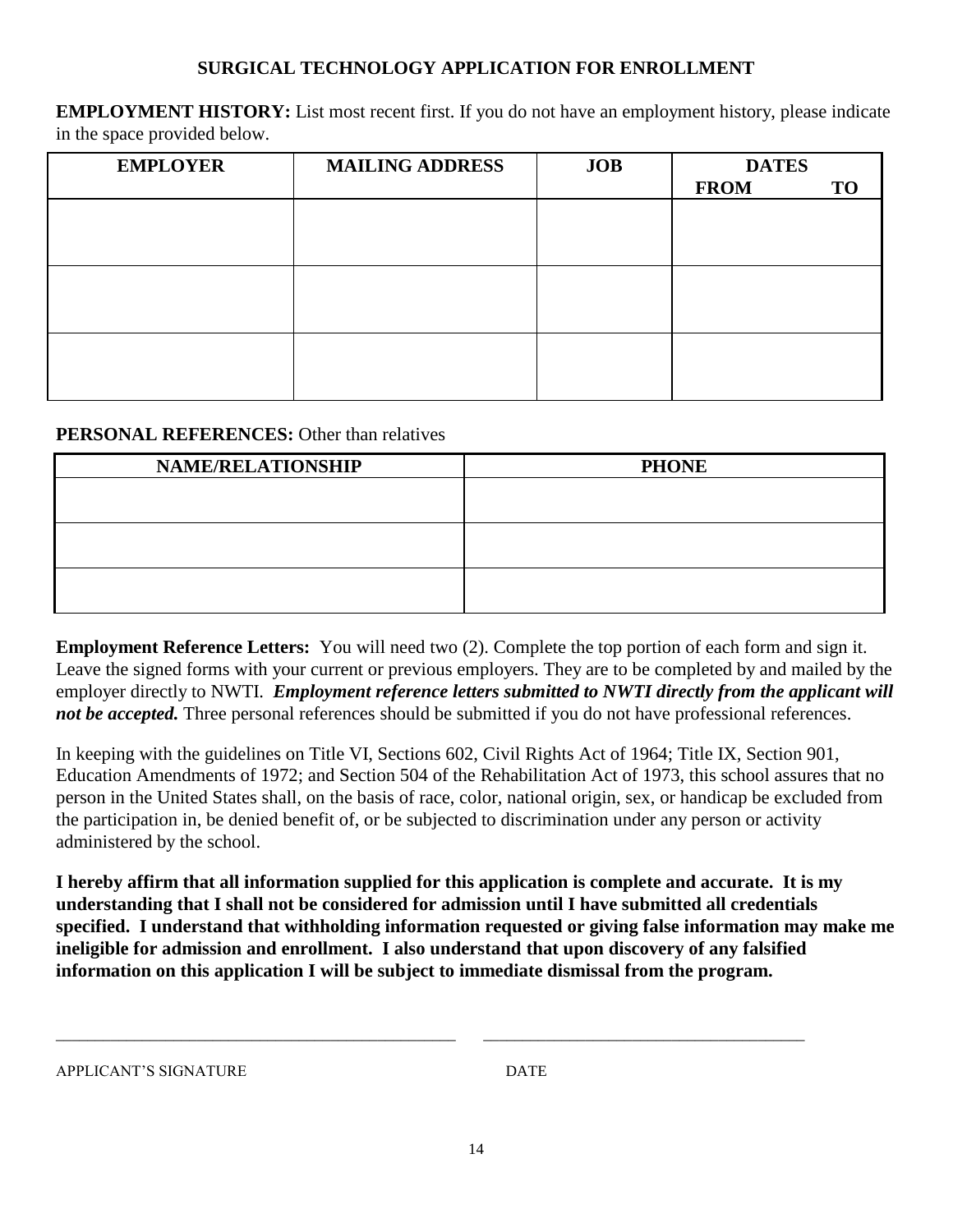# **NORTHWEST TECHNICAL INSTITUTE SURGICAL TECHNOLOGY** 709 S. OLD MISSOURI RD. SPRINGDALE, AR 72764 Phone: (479) 751-8824 Ext. 116

## **EMPLOYMENT REFERENCE LETTER**

## **Employment reference letters submitted to NWTI directly from the applicant will not be accepted.**

Employment Reference Letters should be completed and mailed by the employer and sent directly to NWTI no later than May 31st. *Employment reference letters submitted to NWTI directly from the applicant will not be accepted!*

### **PART I – TO BE COMPLETED BY ST APPLICANT. ONCE COMPLETED, SEND TO EMPLOYER.**

**Employer Name and Address,** 

\_\_\_\_\_\_\_\_\_\_\_\_\_\_\_\_\_\_\_\_\_\_\_\_\_\_\_\_\_\_\_\_\_\_\_\_\_\_\_\_\_\_\_\_\_\_

 $\&$  Phone Number:

**Applicant's Name:**

I authorize the above named employer to release to Northwest Technical Institute any information in my personnel file for the purpose of entry into the Surgical Technology Program.

 **\_\_\_\_\_\_\_\_\_\_\_\_\_\_\_\_\_\_\_\_\_\_\_\_\_\_\_\_\_\_\_\_\_\_\_\_\_\_\_\_\_\_\_**

Applicant's Signature Date

## **PART II–FOR EMPLOYER. PLEASE COMPLETE AND MAIL TO NWTI.**

The above person has applied for admission to our Surgical Technology Program and has given your name as a reference. Will you kindly give us your candid opinion of this applicant's suitability for the duties of a surgical technologist? All information will be kept confidential. Thank you for your assistance.

| <b>Employment Dates:</b> | Would you rehire this applicant? |  |
|--------------------------|----------------------------------|--|
| Job Responsibilities:    |                                  |  |

| Evaluate the applicant on the following $1 - 5$ scale: |   |            |                |            |                |                 |        |                         |                |  |
|--------------------------------------------------------|---|------------|----------------|------------|----------------|-----------------|--------|-------------------------|----------------|--|
| 1=Unacceptable                                         |   | $2 = Poor$ |                | $3 = Fair$ | $4 = Good$     | $5 =$ Excellent |        |                         |                |  |
| Ability to get along with others                       | ∠ |            | 4              |            | Initiative     |                 |        |                         | 4              |  |
| Reaction under stress                                  | 2 | 3          | 4              | 5          | Responsibility |                 | 2      | 2                       | $\overline{4}$ |  |
| Character                                              | 2 | 3          | 4              |            | Dependability  |                 | ↑<br>∠ | $\mathbf{\overline{3}}$ | 4              |  |
| Honesty                                                | ി |            | $\overline{4}$ |            | Efficiency     |                 | ◠      |                         | $\overline{4}$ |  |

**Please give us any further information that you might have about this individual that will help us to decide upon his/her suitability for the surgical technology program.**

**Signature/Title Date**